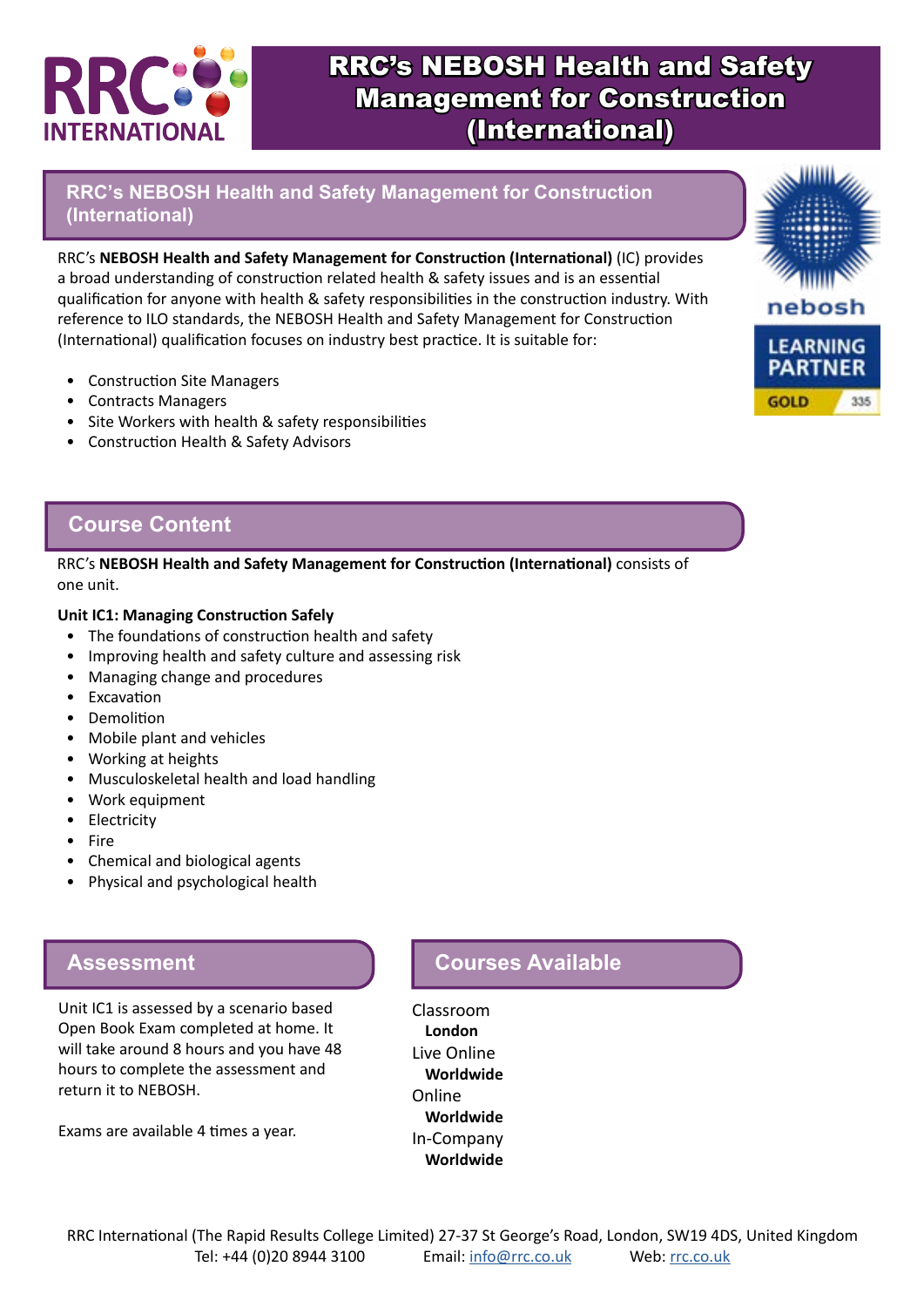

# RRC's NEBOSH Health and Safety Management for Construction (International)

### **Classroom Courses**

• Complete Course 2 weeks (10 days) + assessment

|        | <b>Course Dates</b> |        |           |                                             |
|--------|---------------------|--------|-----------|---------------------------------------------|
| Venue  | Week 1              | Week 2 | Exam Date | Fee                                         |
| London | Call for Dates      |        | $-$       | $£1,495 + VAT + £158$<br>NEBOSH Fee (1,952) |

### **Live Online Courses**

• Complete Course 2 weeks (10 days) + assessment

| Venue     | Course Dates |                     |            |                                         |
|-----------|--------------|---------------------|------------|-----------------------------------------|
|           | Week 1 - NC1 | <b>Week 2 - NC1</b> | Exam Date  | Fee                                     |
| Worldwide | 23-27 May 22 | 13-17 Jun 22        | 5-6 Jul 22 | £995 + VAT + £158 NEBOSH<br>Fee (1,352) |

## **Online Courses**

Flexible, fully tutor supported online learning available anywhere in the world.

- 108 hours of study (4-8 months) + exams
- Start any time
- Full PDF copy of the study text to download for offline study
- Exam completed at home
- 30-Day Money Back Guarantee with all RRC online courses

| <b>Online Course Fees</b> |                                     |  |
|---------------------------|-------------------------------------|--|
| Complete Course           | £450 + VAT + £158 NEBOSH Fee (£698) |  |

| <b>Exam Dates</b>  |  |  |
|--------------------|--|--|
| IC1 Open Book Exam |  |  |
| 3-4 May 22         |  |  |
| 5-6 Jul 22         |  |  |
| 6-7 Sep 22         |  |  |
| 1-2 Nov 22         |  |  |